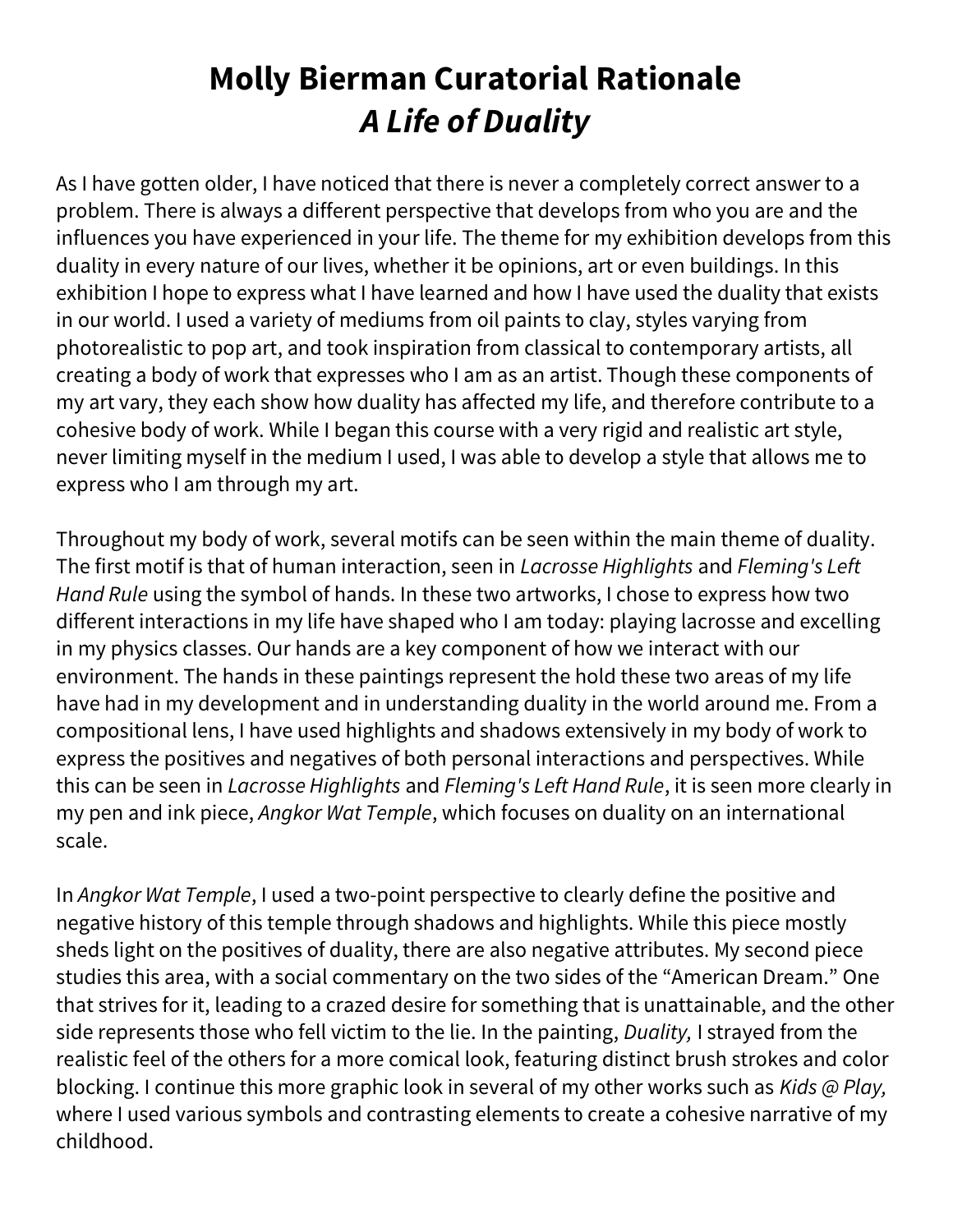I chose gold frames with black matting for all my artwork. Most of my artwork contains some element of metallic gold or a vibrant yellow, and while they are different in each piece, the matching gold frames unify the exhibition. I chose the black matting to contrast with gold and to provide a simple background for each piece. For organizing the exhibition, Kids  $\omega$ Play is my largest statement piece at the center. This work is my final, and favorite piece of the entire exhibition. Surrounding Kids @ Play, I worked chronologically within the order my pieces were made, representing my growth throughout the course. Throughout my IB Visual Arts course, I have been offered the opportunity to experiment with many different media and styles that I would not have tried otherwise. I've grown not only as an artist and a student, but as a person as well.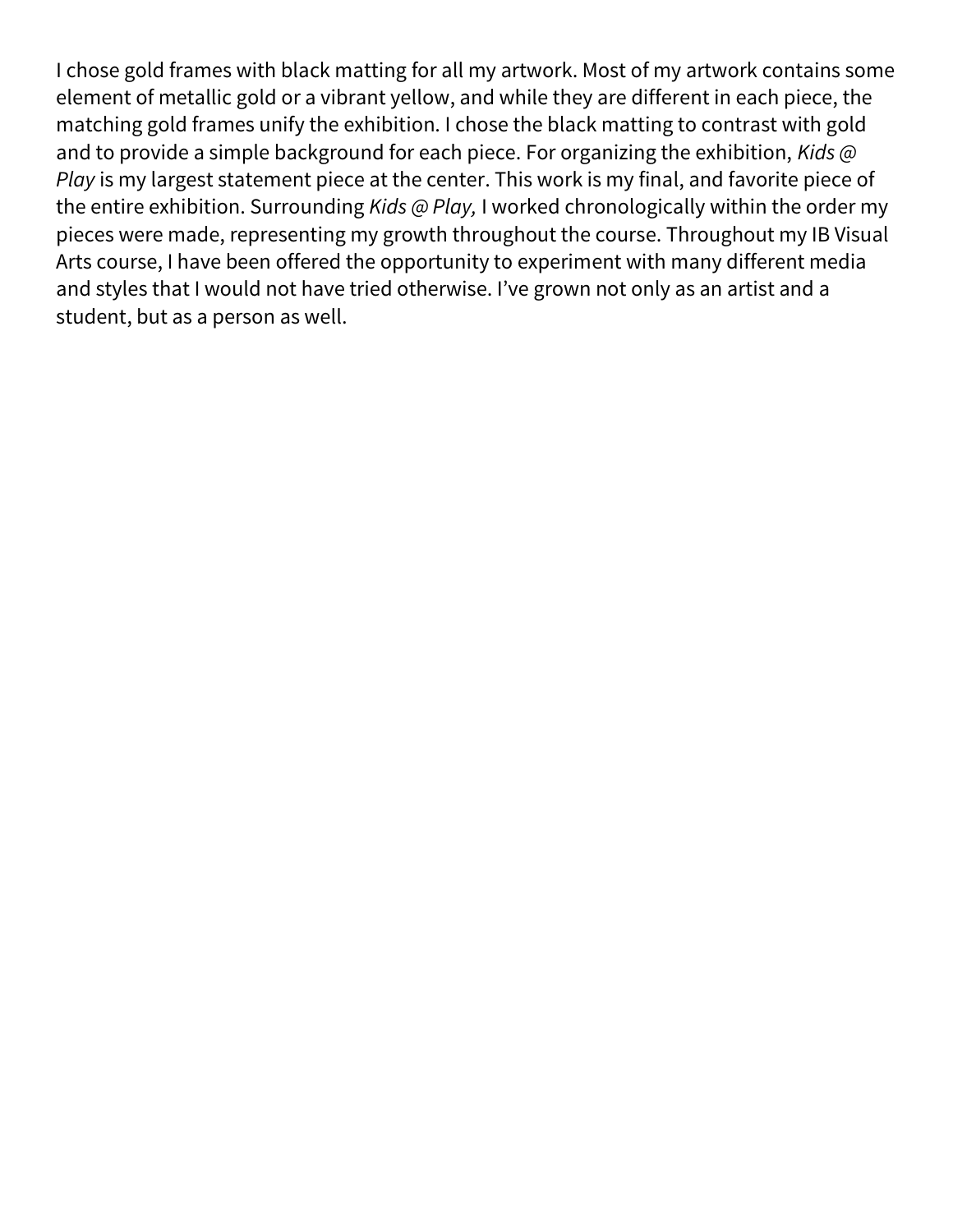### Olivia Grinnell Curatorial Rationale Growth through Nature

Throughout my two years of IB Visual Arts, the overall theme for my artwork has changed and developed. It began simply with nature, but after creating more art and reflecting on it together, I realized growth was an idea that could be added. Nature and growth are intrinsically linked together and these ideas of personal growth and reflection are represented in different ways throughout my work.

My first piece directly correlates with the theme of nature. It is a mixed media painting with acrylic and gesso. The intention was to create a landscape while experimenting with an unfamiliar medium. I based the painting off a photograph I took of a real place that I had a personal connection with. The colors reflect my personality and style, as I've always loved to paint with bright colors. This was my first piece in my IB Art journey and will always be one of my favorites.

I started to break away from nature to add another element to my art with a desire to make art that was more personal and relatable. I did this with my watercolor painting, Butterflies and Flowers. I kept a nature theme and added a deeper level of meaning. The main idea for the painting was to display the feelings that many have – trying to portray themselves as strong and happy, even though often we are often hiding some type of sadness. My next piece, Growth, represents that theme in a deeper, abstract way. I used clay to create a small flowerpot. I carved cracks and holes into it and "sewed" them with gold wire. My original intention for the piece was to represent stepping out of your comfort zone and breaking free from what's holding you back by adding vines growing out of the holes. I was not satisfied with the way that looked and leaned more toward the meaning of recovering and growing from the past. I think it reflects the idea of breaking out, represented by the pot cracking, and the wires bringing the cracks back together represent putting the past behind, and growing as a person.

My most recent and favorite piece, Progression, gives a detailed visual of growth. Progression is a mixed media piece displaying elements of my high school track and cross-country experience. It shows the actual growth I have had as an athlete, as well as the personal growth I gained during four years of high school. The background is a collage of race numbers and other items I have collected that express my abundant memories and physical improvement. The theme of growth is also represented by the flowers on the jersey. The flowers connect the piece to nature and allude to one of my first pieces, which was embroidery, showing the path I have taken as an artist. Growth and reflection are displayed by the pose I chose to paint. It's a depiction of me after finishing a race, showing that feeling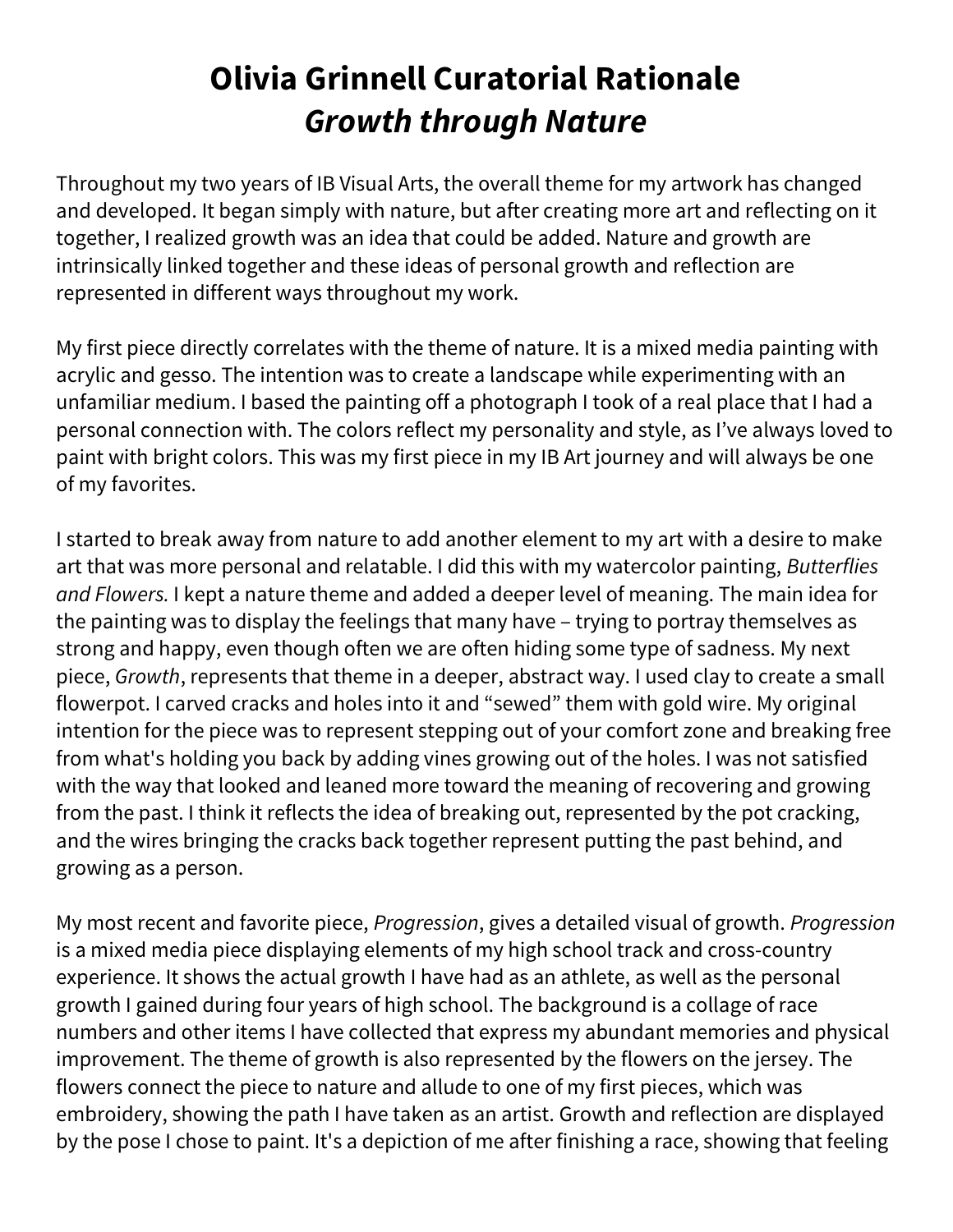of accomplishment and joy. It represents how a large chapter of my life is about to come to an end, and how I am looking to the future for new experiences in college and wherever life takes me.

The number two racing sticker on my leg is another small meaningful detail. It represents that idea of always feeling like the second best. Something I've experienced not only with running, but in other aspects of my life, making it a personal challenge. Additionally, the number two represents harmony, cooperation, balance, commitment and maturity. All represent what I have learned from being on the team.

Displaying my body of work together highlights my colorful style and the themes that have developed. Nature is represented clearly, while the theme of growth is more abstract. The two themes work together to create a personal and reflective exhibit. The ideas expressed in my body of work and through each individual piece represents me, and combined they express the theme of growth even deeper.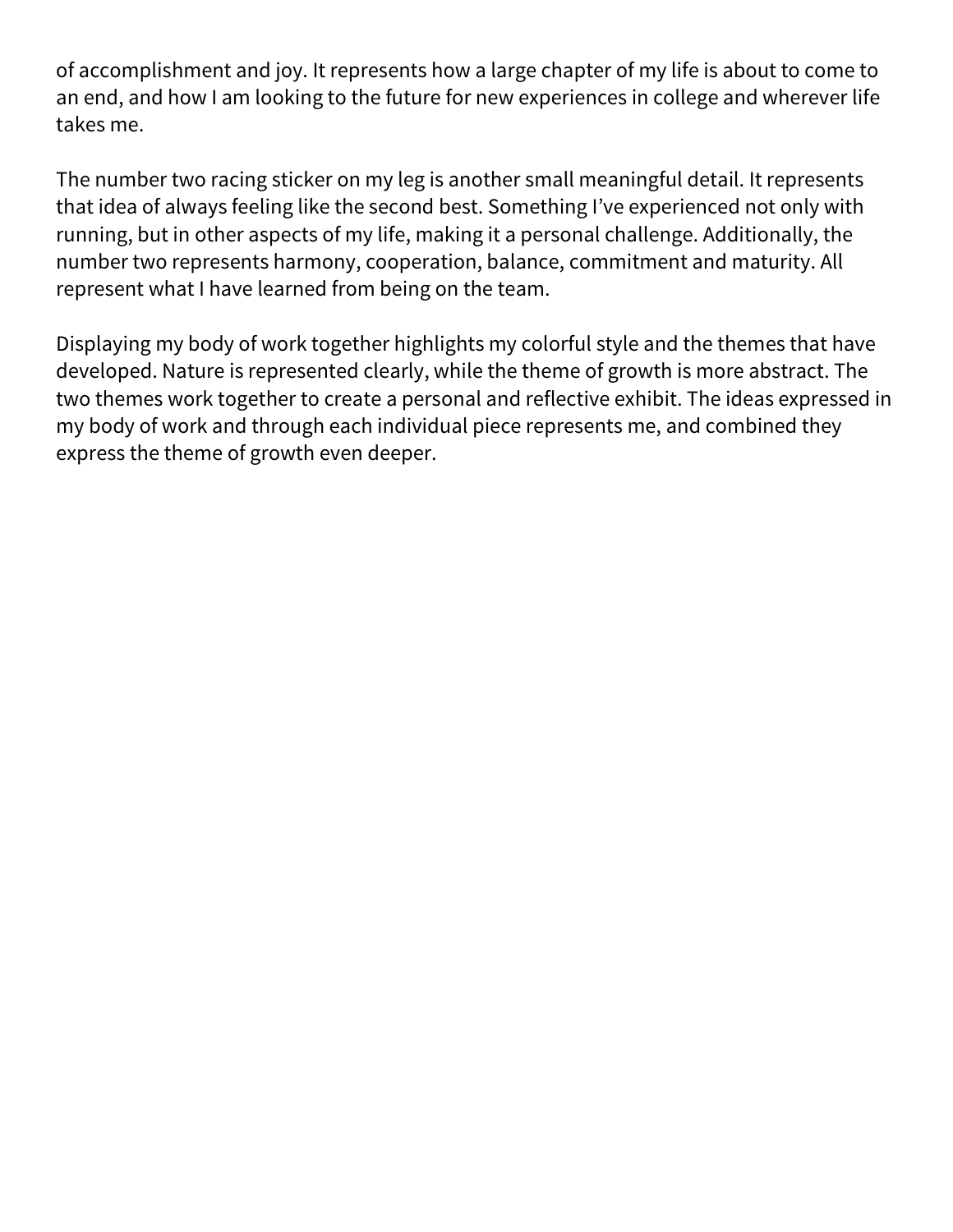## Sophia Hollasch Curatorial Rationale Other Worlds

I have always been drawn to fictional worlds, often of my own creation. The artwork I created became ways for me to express myself. When this theme became more apparent to me, I began to focus my work on this topic. As I selected pieces to exhibit, I looked for the pieces that exemplified this theme the most.

In the beginning of my journey through this course, I found myself creating art based off stories and characters I had already created prior to taking this course. In both Harbinger and *Earthborn Series*, I used characters and concepts that I had been developing for a while. Kirsu is a singular character I have been developing for several years. Kirsu is represented in one of my first pieces for this course and is very much in my comfort zone. However, as time passed and I grew more comfortable with the process and the work involved in this course, I found myself branching out to subjects, concepts, and mediums that I had previously had little to no experience with.

With Alien Plains, I took my first major step into creating full scenes of fantastical locations despite its earthly inspirations. The Zhangye Danxia landform in China heavily inspired my colors, as well as the Mandarinfish, but the grassy landscape has little to do with either of those artifacts. I had never painted a full landscape before, nor had I created an acrylic painting of this size. This was a test of both my painting abilities and my comfort with the material. In the end, I found myself having quite a bit of fun. I had freedom of being able to create something so colorful and fantastical from my own brain, something that was so separate from its inspirations with connections that are not clear or explicit.

In my second year, with Magic in Nature, I painted small scenes of natural environments that can be found in our world. I then incorporated a creature or hint of a creature that would take the viewer out of our world and into another one. This series reflects Alien Plains quite a bit, as I was once again painting landscapes. This time, the challenge came through in the medium, as I had never worked with oil paints before. The size of the canvases was also a challenge, as they were only 4 inches in diameter. I fell in love with landscapes and environmental scenes, and I am quite happy with how both pieces turned out.

Outside of my theme, I strived to have variety in my work in terms of size and medium. While I do not have as many 3-dimensional pieces as I would like, I think that I have a wide amount of diversity in the mediums I used. I was uncomfortable and had never used oil paints and found objects, as seen in A Fleeting Grasp. Sculpture was a new experience for me, and most of my 2-dimensional pieces are drawings, usually in pen or marker. I am extremely grateful to have had the opportunity to use mediums that I would not use regularly.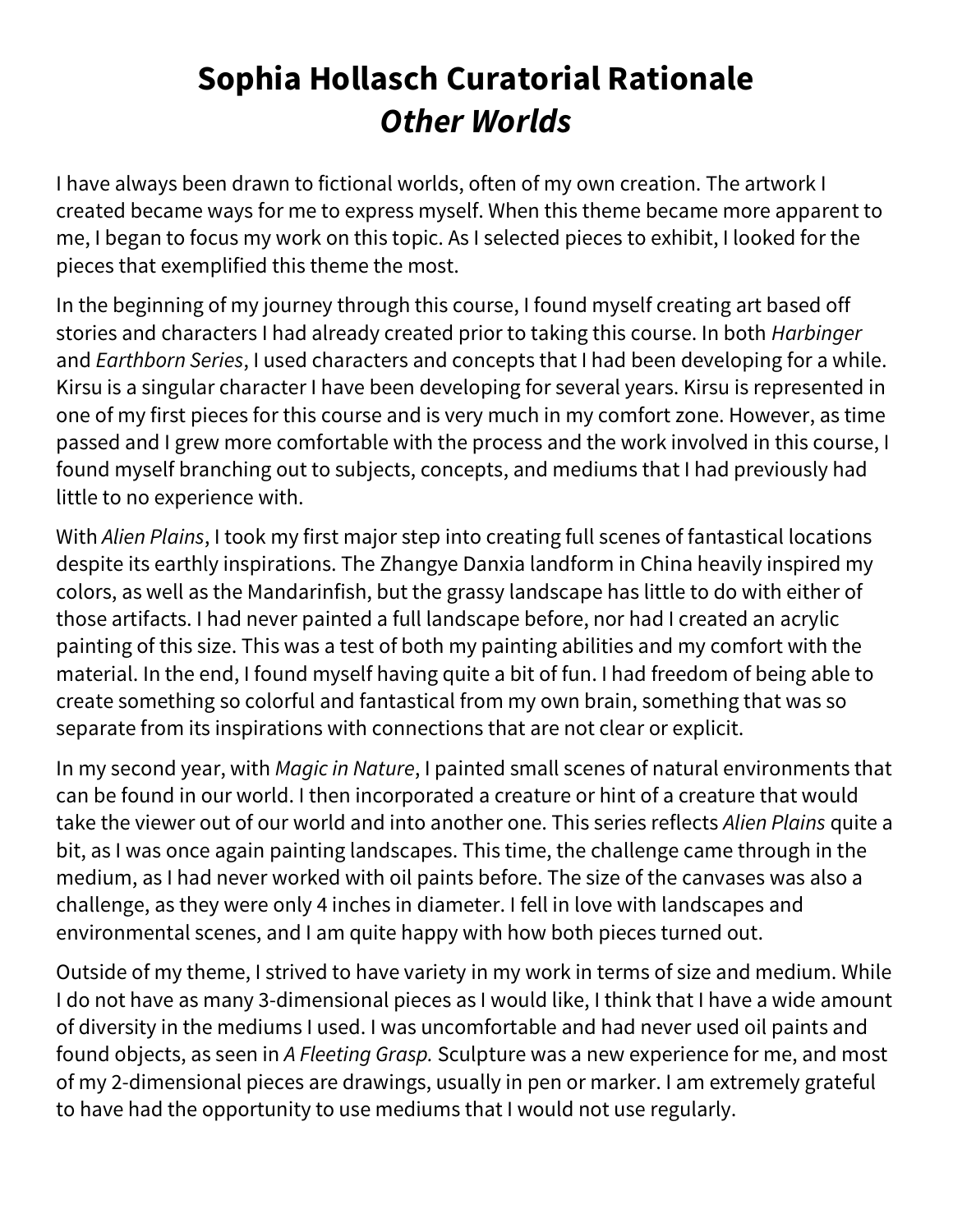Using materials like oil paints, clay, and digital medium allowed me to grow artistically in a relatively short period of time. I used the lessons I learned while creating artwork for this course in the art I create in my own time. I have grown tremendously as an artist during the two years this course, and I see myself continuing to learn from my experiences and the experiences of my peers to further my own work.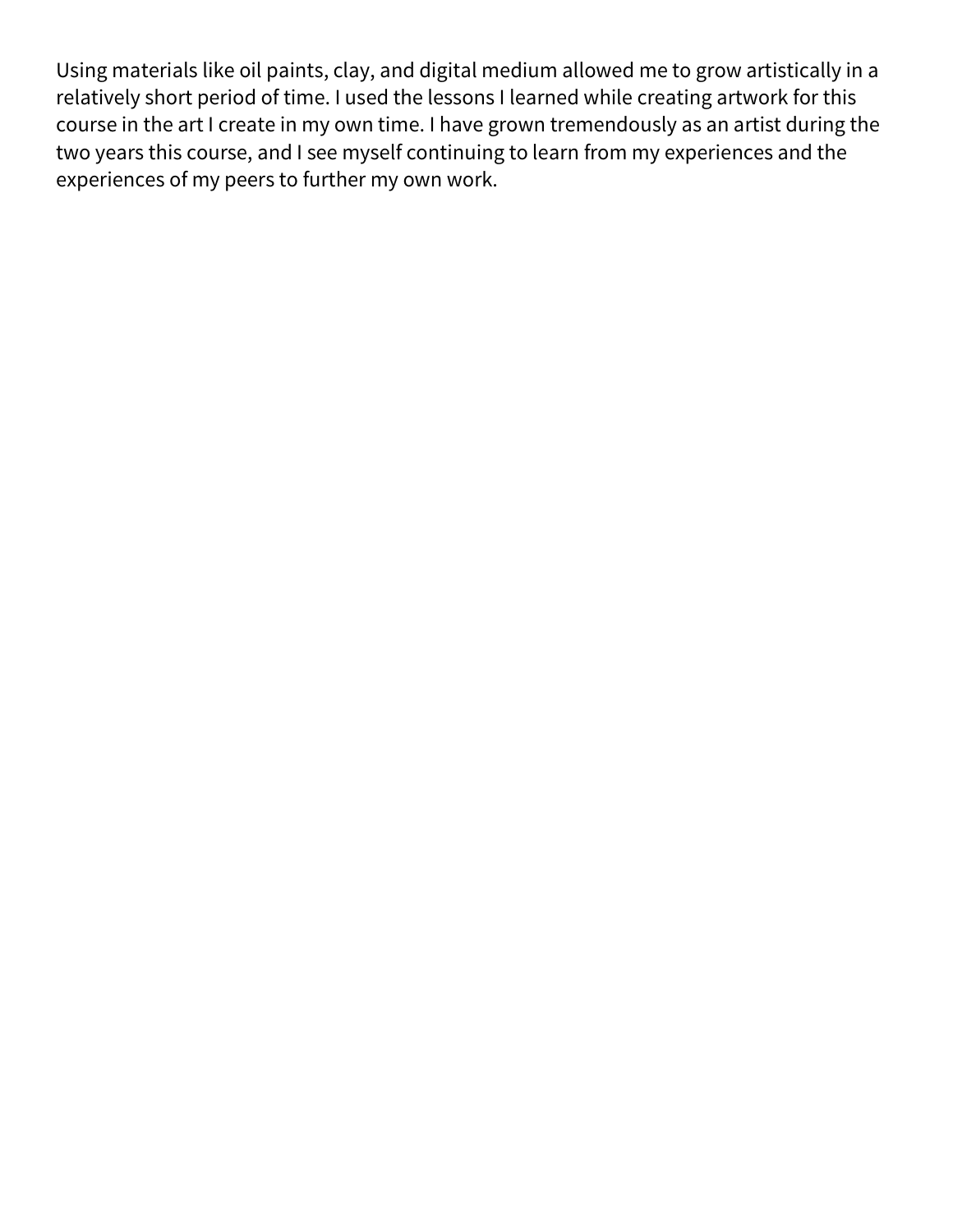# Carolina Marian Curatorial Rationale **Complexity**

Throughout my exhibit I hope to provide the viewer with another perspective that I have had little interaction with. The theme of cultural discovery is portrayed through my use of media, especially with an emphasis on space and form. My media use ranges from ceramic, watercolor, embroidery to beading and glass work. Although the use of media is varied, I try to connect each piece through its interpretation and message. Much of my art revolves around my culture through the depiction of tradition, social commentary, location, and my overall childhood experience. I began this course with an interest in architecture and 3D work, both of which have influenced many of my pieces in their development and production stages. At first, my theme was not defined. I tended to create work based on the aesthetic of the design, but as I developed as an artist, I gravitated towards expressing a message.

In the beginning of the course, I did not have a sense of direction. My mask has no cultural connection to me. A relic from a popular video game adds to the interpretation of this artwork. The piece was an opportunity for me to discover which mediums and styles I like to work with. The Majora's Mask is inspired by Majora's Mask from the Legend of Zelda. Through my research, I discovered influential themes of culture and my family.

Culture is a bonding agent in our society, as it has increased our opportunities to connect, learn, enhance our qualities, improve our wellbeing and develop our sense of belonging. For many people, culture is extremely important, influencing their views, values, loyalties and hope. Personally, my culture is a foundation for who I am and all I have experienced. Through my artwork, I hope to share my culture and its importance, as well as bring modernity to age-old traditions, encouraging the viewer to establish a foundation in their culture and heritage.

Connection to my family is represented in A róka és a gyerek, a piece that highlights a childhood book that connects me to my family and language. The embroidery depicts a scene from the same Hungarian book, A róka és a gyerek, mixed with the imaginary fields where I formulate my thoughts. The book was my first Hungarian book, making it a staple in learning the Hungarian language as a child and helped me feel at home while living in an English-speaking country.

A less obvious perspective on culture is through my piece, Cans, as it comments on a modern issue that I find many children feel. It portrays the loss of culture and a new generation that completely disconnects from their heritage. It connects to the theme of culture through an emotional approach. Additionally, 8, Opium, Willow tree #1, Willow tree #2, are heavily influenced by my childhood experience with my culture and how it has served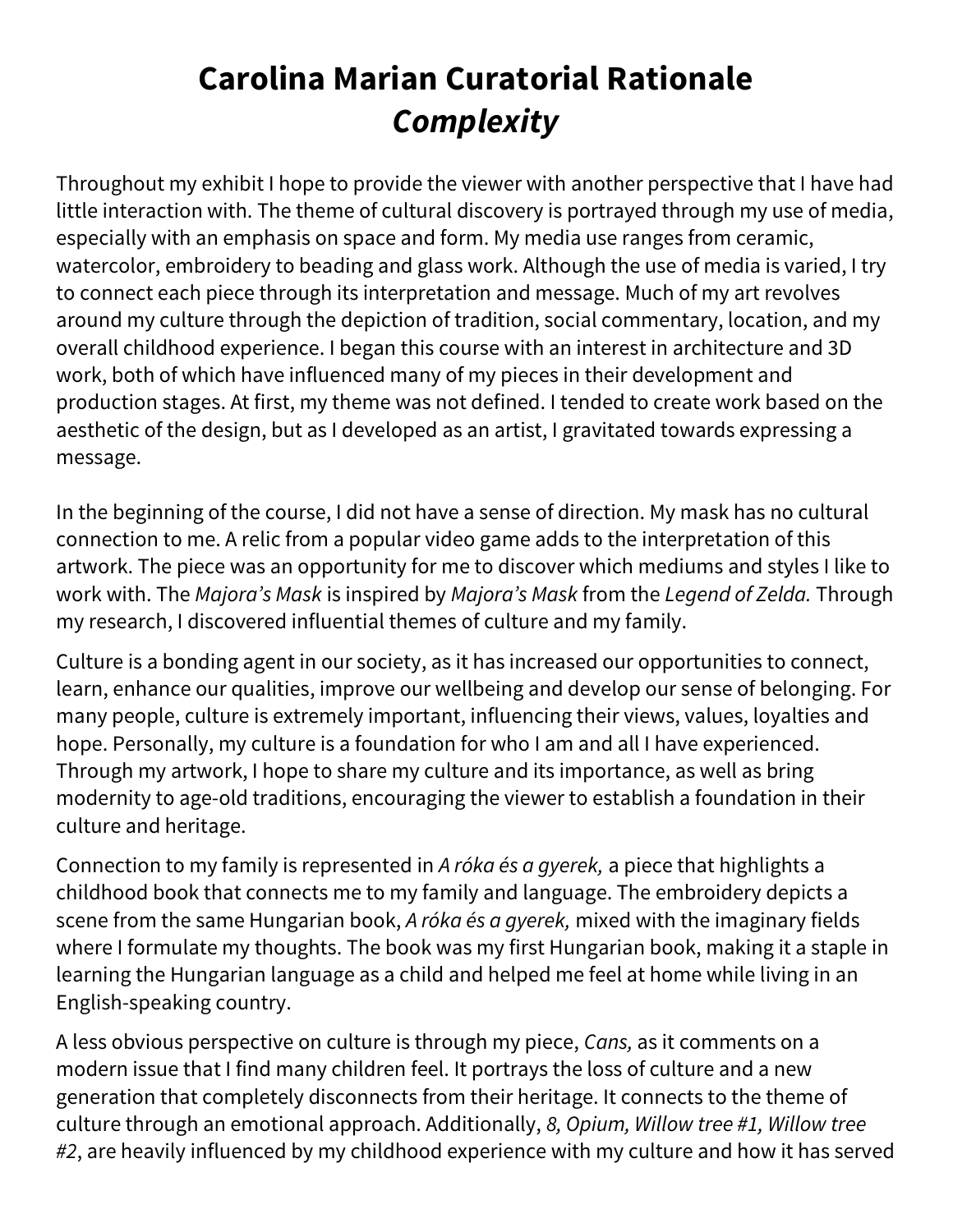as a foundation.

Through the enjoyment of a variety of media and textures I have been able to highlight immersion in culture and my identity. My choice of mediums and materials have impacted the way in which my art is interpreted, through intriguing dimensions that reflect the depth and complexity of culture and one's structure.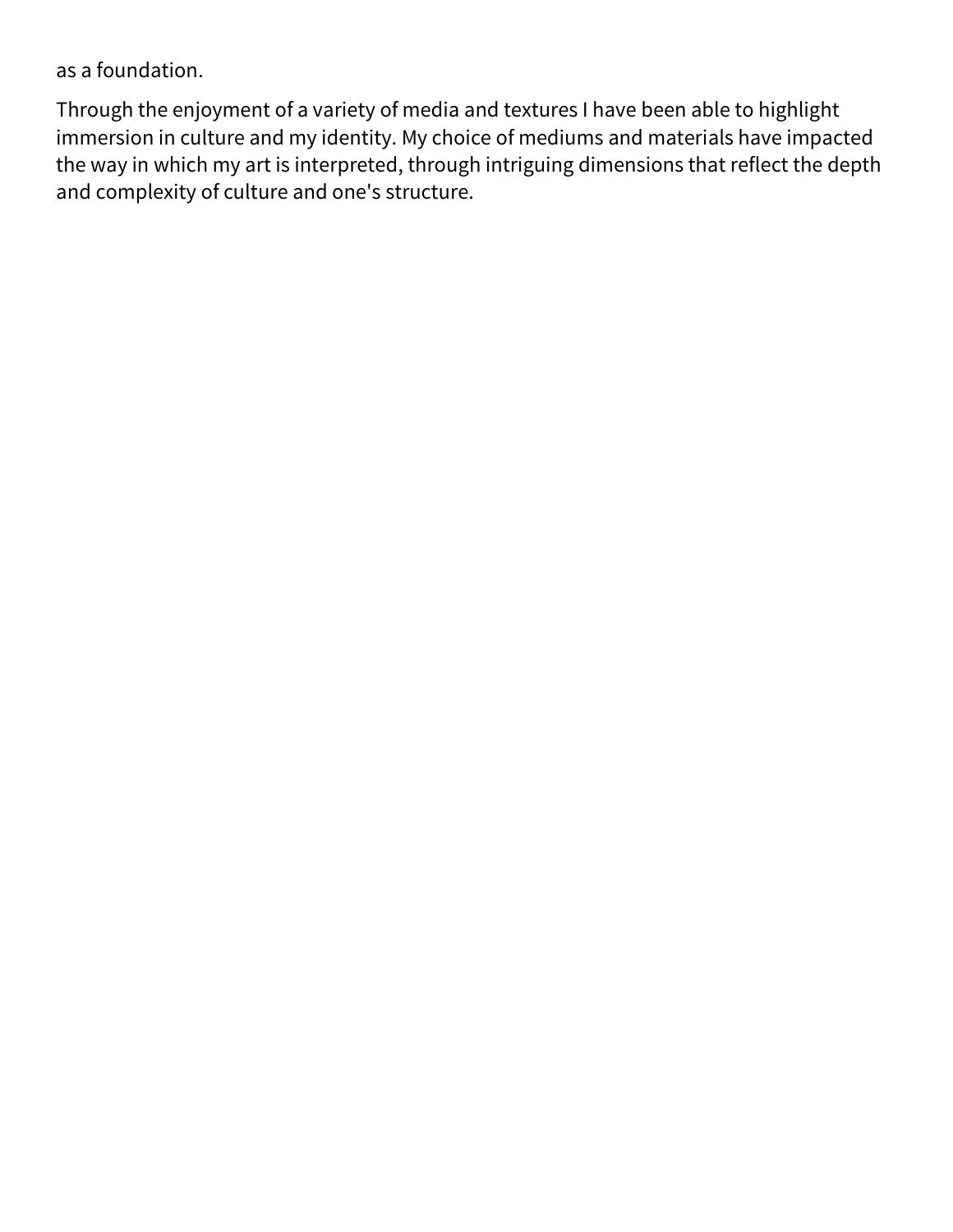#### Jaelyn Snyder Curatorial Rationale The Art of Fashion and Women

My exhibit has two central themes of culture and personal identity. Culture is represented in my artwork in different ways. I am about fifty percent German and you can see the influences throughout my work. I am inspired by historical and modern cultures, specifically Vikings, medieval culture, renaissance culture, royalty and the early American revolution. Each culture has its own unique set of art, fashion and technology that guides the inspiration for the creation of all my pieces. Fashion has been a major source of inspiration for my work and is a creative way of expressing myself. Historical fashion and how fashion has changed over time is represented in my body of work.

Commemorating Cultures specifically contrasts the fashion norms for women now and in the past. My pieces also have a sense of personal identity, in that they portray my life experiences, memories, family, health and passions. I have three separate black and white pieces relating to difficult times in my life and my growth. Battling for Control and Bent not Broken represent my personal difficulties and how I came to terms with my flaws. Lost Moments and Last Moments represent memories of loved ones and healing from loss in my own way, through art.

Materials and techniques are significant in my art. In Peeling Away the Layers, I used wire to make the dress form to represent hoop skirts. The paper mâché over top is made using sewing patterns, reflecting my passion for sewing. Mask Heros and Giant Perspective were created using watercolor, my favorite and most comfortable medium. For Castle In the Making, I choose cotton for the bodice because it is the best fabric to paint on. I choose sheer for the sleeves because it makes the bishop sleeves more dramatic and adds a modern twist to a historical bodice. I used the technique of stippling in Lost Moments and Last Moments to give a feeling of the fuzziness and softness of a memory; it also contrasts with the heavy meaning of the pieces.

My personal ancestry has influenced my work. The castle painted on the bodice of Castle In the Making is the Neuschwanstein castle located in Schwangau, Germany. My grandparents were missionaries to Russia and Ukraine for over twenty-seven years, and they visited this castle on their travels. Their visit provided inspiration for this piece. The bodice design is inspired by the rococo and Civil War period. In the piece Giant Perspective, I painted a selfportrait of myself wearing a dirndl dress, a traditional German dress. This piece is also inspired by fantasy in the aspect of a giant and miniature people. I also chose the gold frame to reflect historical royal portraits.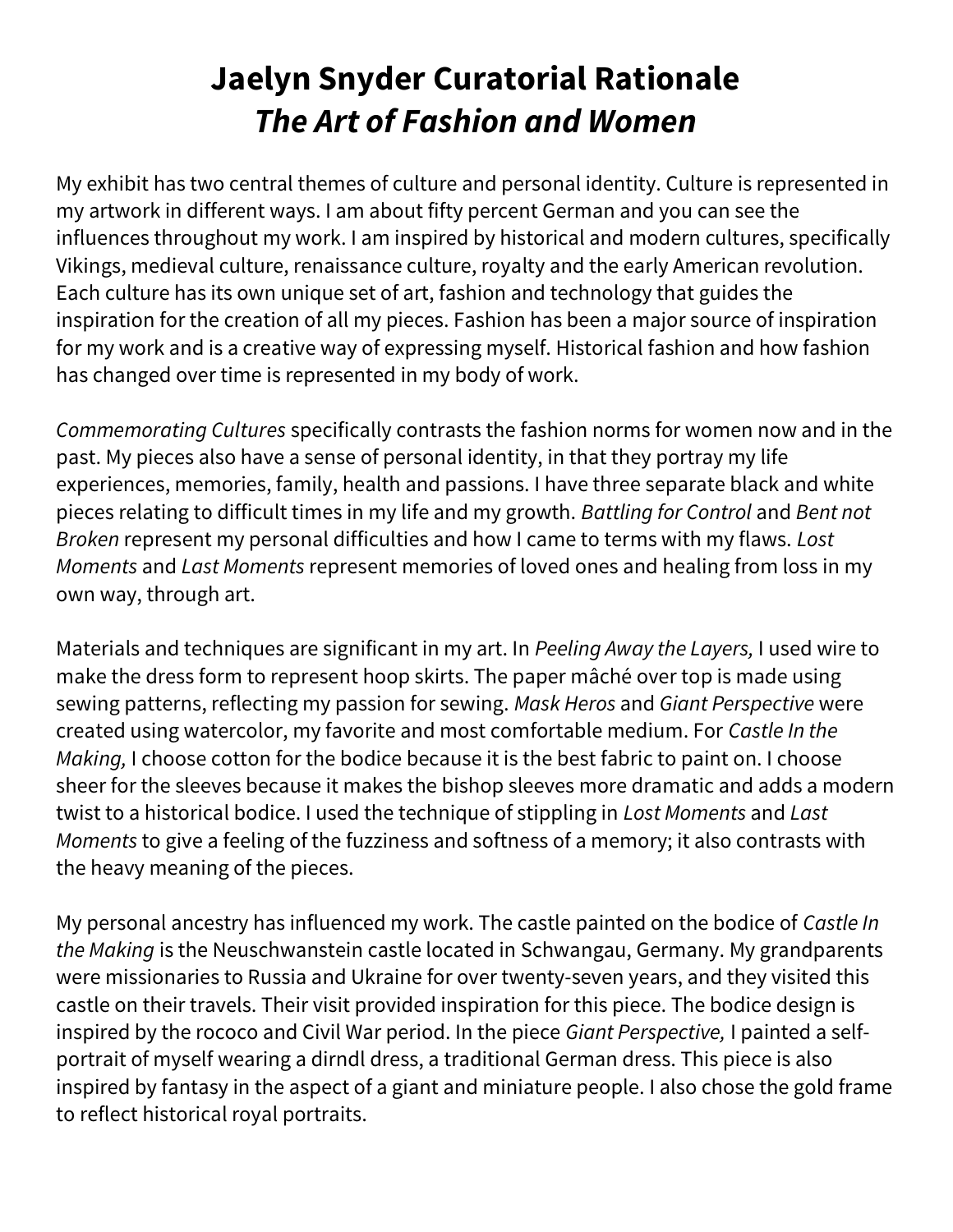My first year of IB Art was mainly inspired by my love for fantasy and fashion, and slowly transformed into representing my growth as a woman. Through my art, I have become more comfortable with my flaws, faced the difficult times in my life, embraced my heritage and developed stronger concepts for my art. I am drawn to realistic art and my style reflects this. I am most comfortable in the mediums of watercolor and textiles. However, I enjoy exploring all mediums and my collection of work shows that.

My exhibit flows from a deeper meaning to a more general idea to illustrate my growth in the concepts of my art. You can see this clearly with how I choose to arrange my works of art that flow from grayscale to color. This transition also shows how the black and white pieces have more depth and are less open to interpretation than the colored pieces. Peeling Away the Layers and Personality on Display are on pedestals so they can be viewed from all sides. Both pieces have different interpretations based on the angle you look at them. My body of artwork is a visual representation of who I am as an artist and as a young woman.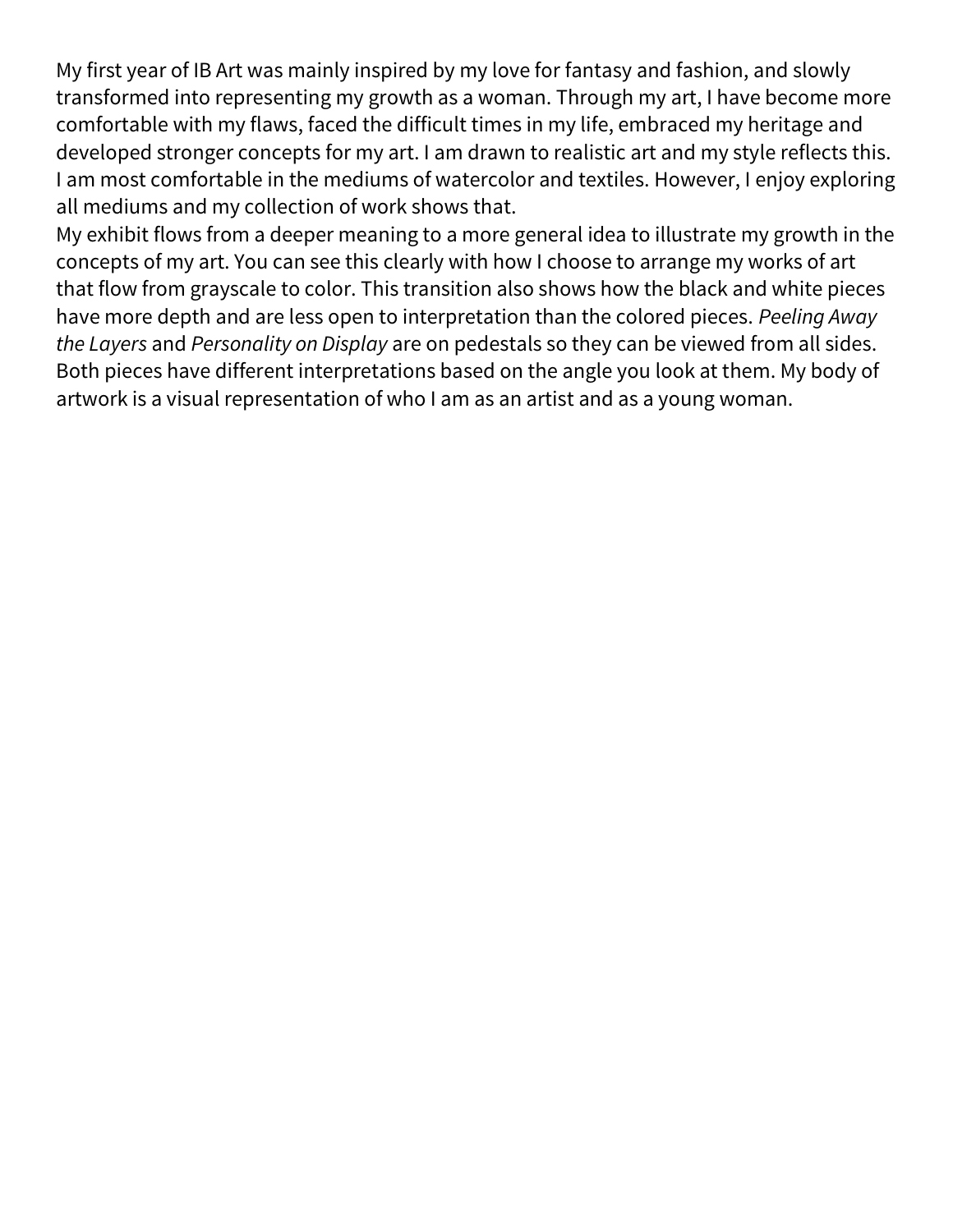# Alexis Tenny Curatorial Rationale Leaving the Nest

I want people to realize that the things that make me happy and comfortable are not necessarily the same things that make others happy or comfortable. A recurring concept that shows up throughout my artwork is the concept of the home. Creating a comfortable environment for people is an idea that drives me in my art and for my future. I have dreamed of being an interior designer since I was eleven years old and my passion for interior design can be seen throughout my work. The theme is one that was derived from my love for family. I explored personal and global issues that deal with comfort and discomfort. My own experiences and newfound knowledge of different cultures and government systems within the world around me have all influenced my work.

The two pieces, Wrapped in Pain, Beauty, and Discomfort and Royal Consequences contrast each other, but also hold a common thread; they both focus on the theme of discomfort. The blanket is intended to share my experiences of a major surgery with those who may have not felt the same taxing emotions that come with severe injuries. Royal Consequences looks at the global issues of societal hierarchies and the general unconcern for waste. The materials have significance and symbolize the concepts being portrayed. The use of recycled materials in my appropriation project includes items that are considered trash. The top and underside of the blanket represents things that are naturally made versus things that are man-made.

I'm exhibiting all of the works that I've made this year because they all hold that common thread of natural, warm colors, the discomfort of oneself and society and comfort of the home. They each follow the rules of realism and the realities of the world around me.

Everything that is displayed is presented in a way that I might display it in a home. I want my body of work to be exhibited in a way that is warm and welcoming to any visitor.